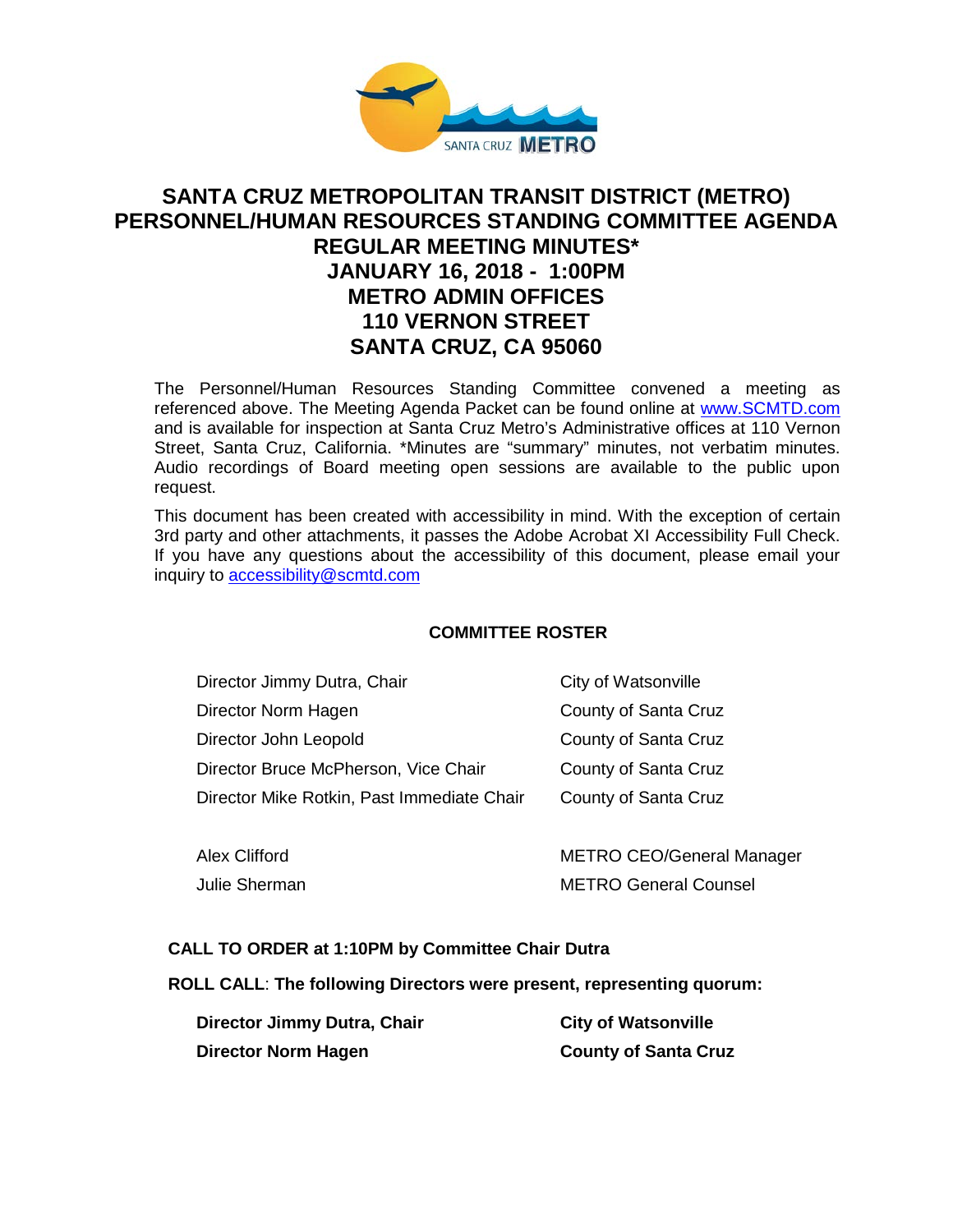# **Director Bruce McPherson, Vice Chair County of Santa Cruz**

# **Director Mike Rotkin, Past Immediate Chair County of Santa Cruz**

Director John Leopold, County of Santa Cruz, was absent.

METRO EMPLOYEES AND MEMBERS OF THE PUBLIC WHO VOLUNTARILY INDICATED THEY WERE PRESENT (IN ALPHABETICAL ORDER) WERE:

Erron Alvey Patti Davidoski, SEIU Juan Jose Garcia, SEIU – VMU Anna Gouveia

Joan Jeffries, SEIU – SEA Olivia Martinez, SEIU Michael Rios, SEIU – PSA

#### **ADDITIONS/DELETIONS FROM AGENDA/ADDITIONAL DOCUMENTATION TO SUPPORT EXISTING AGENDA ITEMS** None

## **COMMUNICATIONS TO THE PERSONNEL/HUMAN RESOURCES STANDING COMMITTEE**

Eduardo Montesino expressed his opinion regarding communications between the unions and the management team. He reminded the assembly that contract negotiations would open in June 2019. Chair Dutra and Mr. Montesino discussed Mr. Montesino's concerns regarding the labor attorney's interpretation of the UTU MOU, including the consideration of past practices.

# **ACCEPT AND FILE THE MINUTES OF THE PERSONNEL/HR STANDING COMMITTEE MEETING OF SEPTEMBER 22, 2017**

There was no public comment.

**MOTION TO ACCEPT AND FILE THE MINUTES OF THE PERSONNEL/HR STANDING COMMITTEE MEETING OF SEPTEMBER 22, 2017 AS PRESENTED**

**MOTION: Director Rotkin SECOND: Director McPherson**

**The motion was passed unanimously with Chair Dutra abstaining.** 

### **REVIEW MANAGEMENT CLASS AND COMPENSATION STUDY RESULTS AND CONSIDER APPROVING RECOMMENDATION TO BOARD OF DIRECTORS**

HR Manager, Jolene Church, introduced Andi Bernard, Principal Consultant with CPS, noting today's presentation would help the board understand the components of the compensation analysis portion of the class and compensation for management study and that in adopting a compensation methodology for the organization, this could be applied in the future to SEIU.

Finance Manager, Angela Aitken, provided background to the project mentioning that any recommendations received today would be forwarded to the full board at the January 26<sup>th</sup> meeting as well as approval of the proposed position descriptions. SEIU, UTU and management have agreed on the comparison agencies in this project. Compensation comparisons will take into consideration total compensation.

The goal of today's meeting is to obtain a Committee recommendation/decision to present to the full Board on January 26, 2018.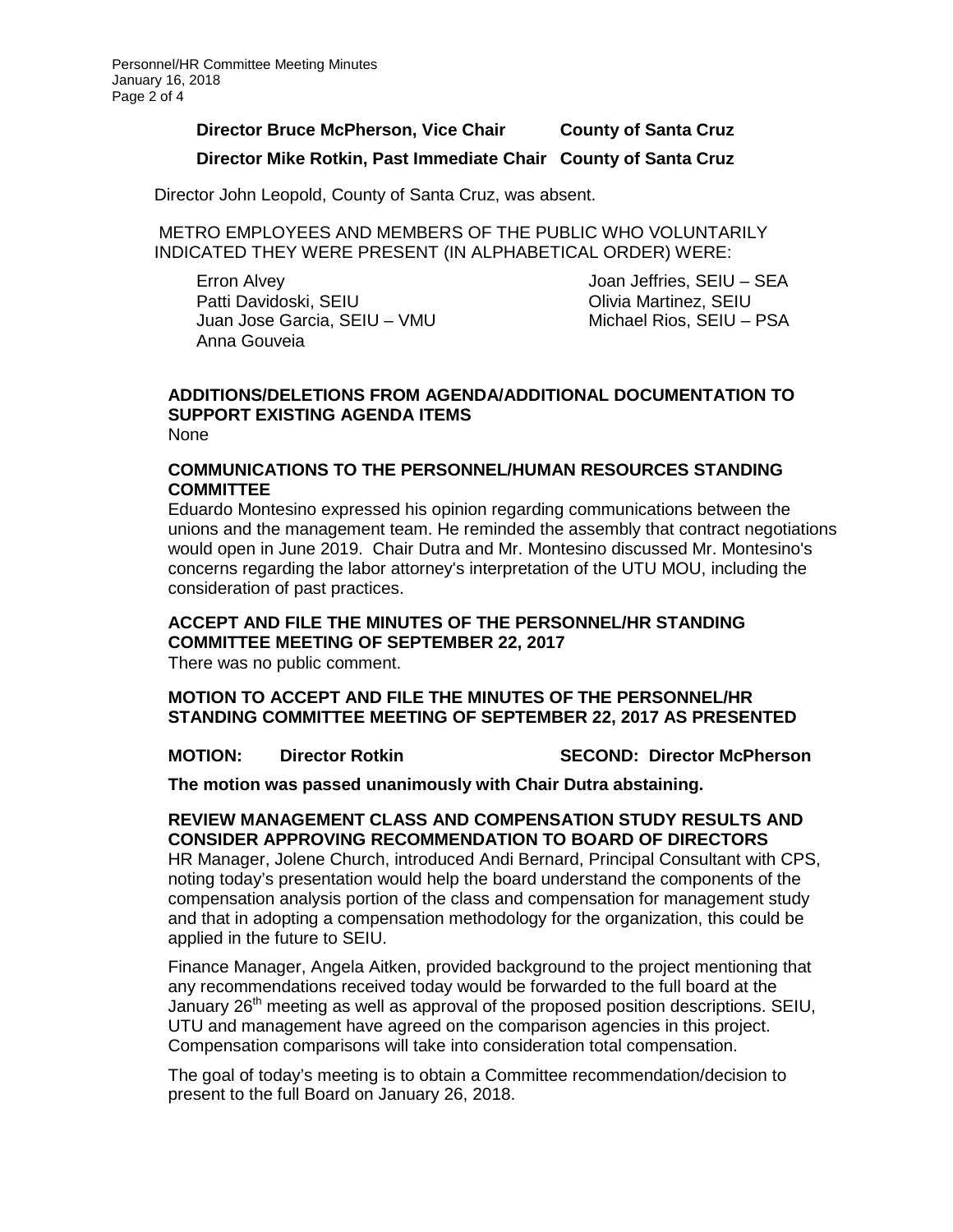Personnel/HR Committee Meeting Minutes January 16, 2018 Page 3 of 4

> The members discussed the high cost of living and the cost of wages in Santa Cruz County, particularly as they apply to the comparable agencies. Ms. Bernard explained the CPS methodology and how it will affect the compensation outcome(s). In summary, the Cost of Living and the Cost of Wages has already factored into the methodology through the selection of the comparative agencies.

> CEO Clifford provided a brief history of difficulties encountered when METRO attempted to fill management positions.

> Suggestions were made to possibly use a phased approach to setting the pay ranges to work within current and future METRO financial conditions.

Public Comment:

Mr. Montesino assumed the question of total compensation as it applies to an individual versus to a family would be addressed at a later date.

Joan Jeffries asked questions regarding methodology; e.g., How will wage compaction issues be handled: How would total cost of benefits from different areas be addressed when different insurance providers are offered? What if an employee is paid above the salary level recommended? Etc.

Olivia Martinez referred to Article 7.1 in the MOU addressing her concerns with the study and requested a meeting with CPS and management before the study is undertaken for the SEIU.

Management responded that a meeting would be set up with the SEIU prior to the implementation of the SEIU study.

**MOTION TO APPROVE THE POSITION DESCRIPTIONS AND APPROVE THE METHODOLOGY AS PRESENTED, RESERVING APPROVAL OF THE PAY RANGES UNTIL DATA IS RECEIVED AT ALL THREE LEVELS: 5% BELOW MEDIAN, AT MEDIAN AND 5% ABOVE MEDIAN TO DETERMINE COST IMPACT TO METRO.** 

**MOTION: DIRECTOR ROTKIN SECOND: DIRECTOR McPHERSON**

**The motion was passed unanimously with Chair Dutra abstaining.** 

## **REVIEW UPDATES TO METRO BYLAWS AND CONSIDER APPROVING RECOMMENDATION TO BOARD OF DIRECTORS**

Julie Sherman, METRO General Counsel, provided a brief summary of recommended changes. CEO Clifford announced he plans to ask the Board to appoint an ad hoc committee to address legislative initiatives, including corrections to METRO's enabling legislation that affect board gap terms at the next board meeting.

CEO Clifford brought the Committee's attention to page 12 of 26, noting that a per diem option would now be offered for travel reimbursement.

There was no public comment.

**MOTION TO ACCEPT AND PROVIDE A RECOMMENDATION TO THE BOARD OF DIRECTORS AS PRESENTED**

**MOTION: DIRECTOR ROTKIN SECOND: DIRECTOR HAGEN**

**The motion was passed unanimously with Chair Dutra abstaining.**